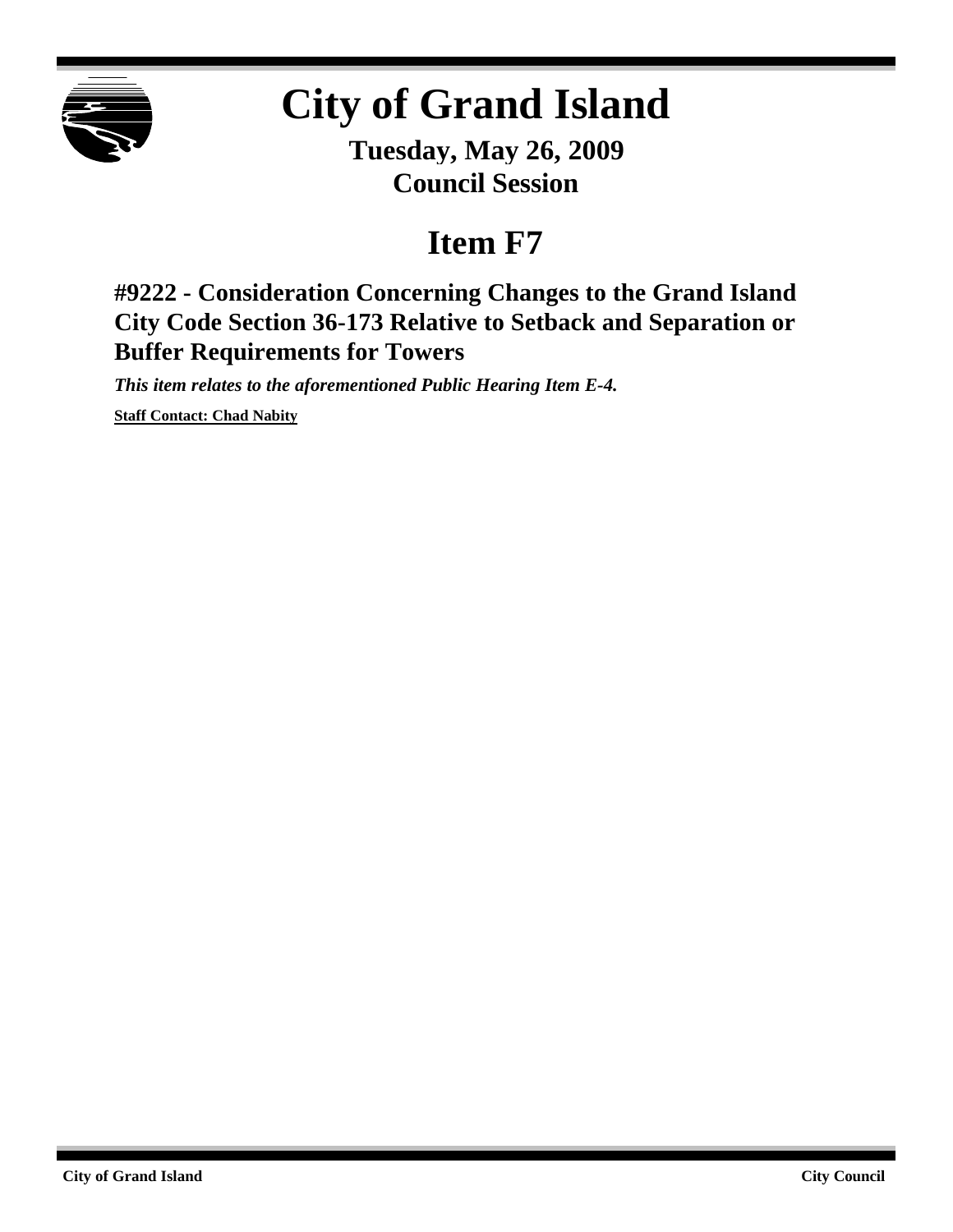#### ORDINANCE NO. 9222

An ordinance to amend Chapter 36 of the Grand Island City Code specifically, to

amend Section 36-173 to add an exception for tower setbacks from property owned or controlled

by the City; to repeal any ordinance or parts of ordinances in conflict herewith; and to provide

for publication in pamphlet form and the effective date of this ordinance.

## BE IT ORDAINED BY THE MAYOR AND COUNCIL OF THE CITY OF

### GRAND ISLAND, NEBRASKA:

SECTION 1. Section 36-173 of the Grand Island City Code are hereby amended

to read as follows:

### **§36-173. Setbacks and Separationor Buffer Requirements**

(A) All towers up to fifty (50) feet in height shall be set back on all sides a distance equal to the underlying setback requirement in the applicable zoning district. Towers in excess of fifty (50) feet in height shall be set back one additional foot for each foot of tower height in excess of fifty (50) feet. except where such setback is from property owned, controlled and/or maintained by the City of Grand Island and the City Council finds in granting the permit that reducing such additional setback will not cause harm to the intended use of the public property. The height of a tower shall be measured from the grade at the foot of the base pad to the top of any telecommunications facilities or antennas attached thereto. Setback requirements shall be measured from the base of the tower to the property line of the tract of land on which it is located.

 (B) Towers exceeding one hundred (100) feet in height may not be located in any residential zoned district and must be separated from all residential zoned land and occupied structures other than those utilized by the tower owner, by a minimum of two hundred (200) feet or one hundred percent (100%) of the height of the proposed tower, whichever is greater.

 (C) Towers of one hundred (100) feet or less in height may be located in residential zoned districts provided said tower is separated from any residential structure, school, church, and/or occupied structures other than those utilized by the tower owner, by a minimum of one hundred percent (100%) of the height of proposed tower.

(D) Towers must meet the following minimum separation requirements from other towers:

(1) Monopole tower structures shall be separated from all other towers, whether monopole, self-supporting lattice, or guyed, by a minimum of seven hundred fifty (750) feet.

(2) Self-supporting lattice or guyed towers shall be separated from all other self-supporting or guyed towers by a minimum of one thousand five hundred (1,500) feet.

Amended by Ordinance No. \_\_\_\_\_\_\_, effective \_\_\_\_\_\_\_\_\_\_